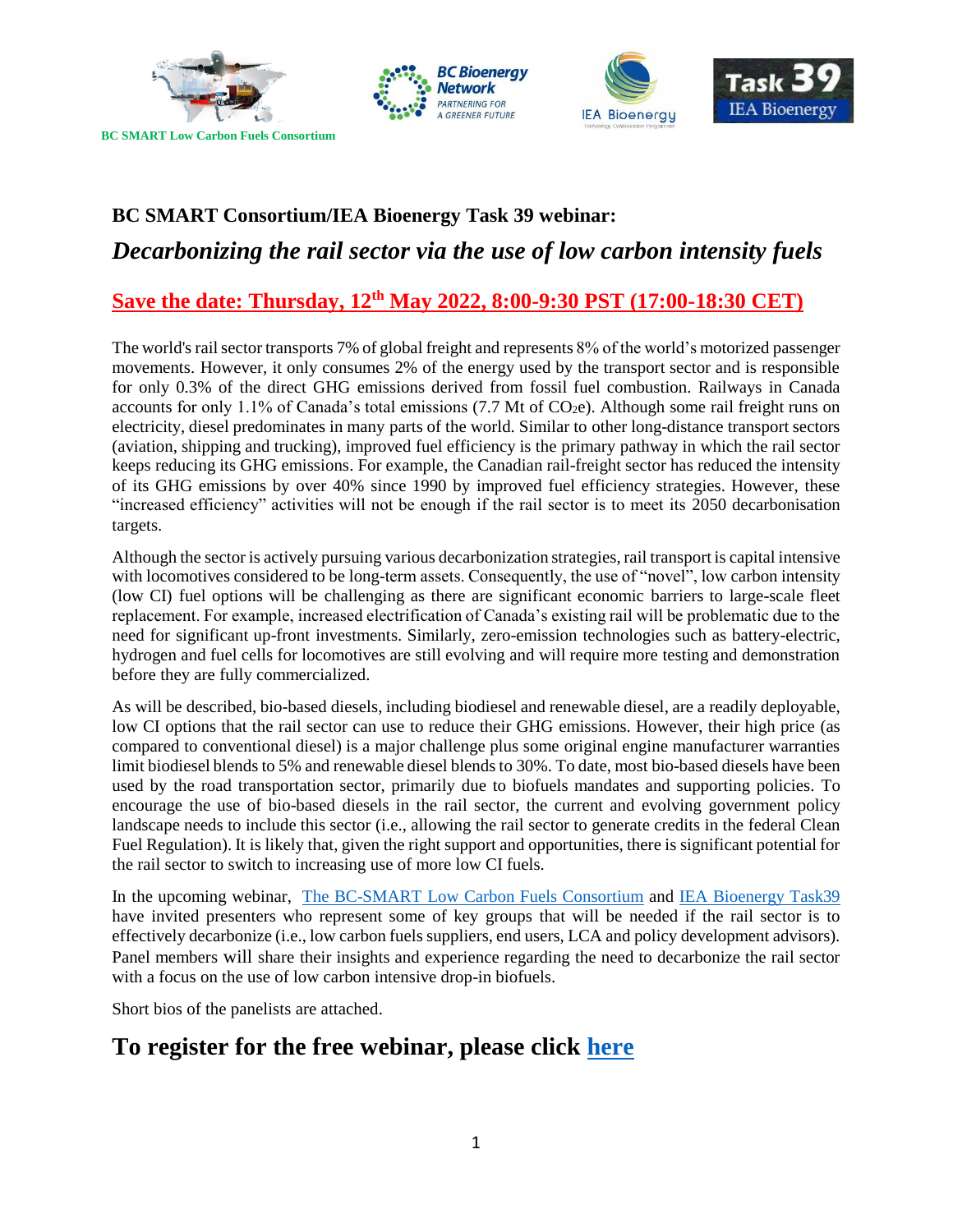







#### **Moderator:**



#### **David Schick, Vice President of the Canadian Fuels Association**

Dave's role at the Canadian Fuels Association includes Western Canada, Innovation and Regulatory Affairs. He works on the development of policy and regulation at the federal, provincial and local levels. Dave has worked in the downstream energy business for over 30 years. Prior to joining the CFA, he worked at Parkland and Chevron in a wide variety of roles, including managing Policy, Government and Public Affairs for the Burnaby Refinery, marketing, systems development, planning and finance roles.

#### **List of Panelists:**



#### **Jacob Teter, International Energy Agency (IEA)**

Jacob joined IEA as a transport energy modeller and policy analyst in Spring 2015, and now leads IEA's team of transport analysts in the Energy Technology and Policy Division. Jacob is among the lead authors of the IEA's "Future of Trucks" and "Future of Rail" reports, and has contributed to the IEA's "Net Zero by 2050" report, to the annual Global Electric Vehicle Outlook (GEVO) series, and to recent Energy Technology Perspectives (ETP) and World Energy Outlook (WEO) reports. He completed his PhD in Transportation Technology and Policy from the University of California, Davis in 2015.



#### **Marykate O'Brien, U.S. Department of Energy Bioenergy Technologies Office (BETO)**

Marykate is a Technology Manager for BETO at the US DOE. She has 15 years of experience spearheading research projects to identify viable renewable energy sources to lessen the dependence on fossil fuels and achieve environmental decarbonization goals. Marykate manages a portfolio of R&D projects focused on lowering the risk of biofuel, bioproduct, and biopower production technologies through verified proof of performance at the pre-pilot, pilot, and demonstration-scales. She received her B.S. in Chemical and Biological Engineering and M.S. in Engineering Management from the University of Colorado.



#### **Ben Chursinoff, Policy Analyst and Program Coordinator, Railway Association of Canada (RAC)**

Ben has several areas of responsibilities at the Railway Association of Canada including the Environment Committee, Safety Culture Steering Committee, and the Proximity Initiative Steering Committee. Prior to moving to Ottawa, he spent 4 years with the Saskatchewan Association of Rural Municipalities, as a Senior Policy Analyst, in his hometown of Regina, SK. Ben holds a Master of Public Administration (MPA) from the Johnson-Shoyama Graduate School of Public Policy as well as a Bachelor of Arts in Political Science and Certificate in Economics from the University of Regina where he played university level rugby.



Adam has been with Renewable Energy Group (REG) for 15 years serving in a variety of roles. REG's biodiesel and renewable diesel production, distribution assets and customer service uniquely position them to be the clean energy transition partner of choice as companies look to decarbonize in an efficient and costeffective fashion. As Director of Emerging Markets, Adam focuses on developing strategic and sustainable relationships in the rail, marine and mining sectors. Adam received his undergraduate degree in Logistics and Supply Chain Management from Iowa State University, and he received a Master's degree from Drake University.